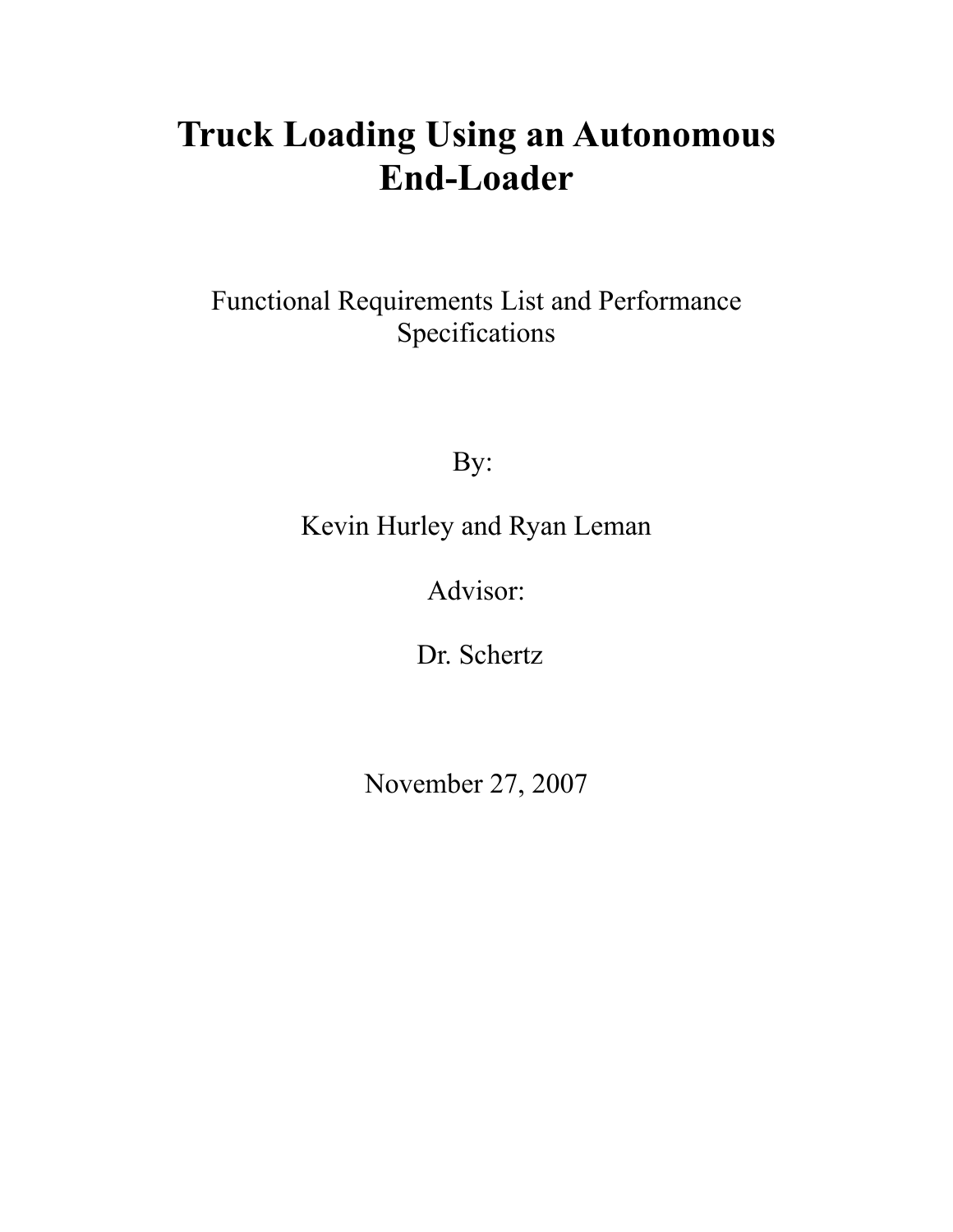# **I. Introduction**

The autonomous truck loading project will utilize an end-loader to locate and navigate to a load and scoop the load. It shall then proceed to locate and navigate to a truck and empty the bucket into the truck. This process will continue until it is deemed that the truck is filled. Encoders and beacons shall be utilized to determine end-loader position and motor drive requirements to achieve the desired destination. A Silicon Labs development board will be used for overall system control. The final goal of the project will be to have a functional autonomous system fill the truck as quickly and accurately as possible, while maintaining a low system cost.

# **II. System Description**

The system will consist of a velocity sensor for the tracks, position sensors for the bucket arms, a bucket tilt sensor, truck and pile location sensors. A Silicon Labs development board shall be used for system control of the endloader, motors for both tracks and individual motors for the bucket tilt and lift arms. The sensors will feed information about vehicle, truck, load, and bucket positions to the Silicon Labs development board, which will process the information and control the motors via pulse-width modulated signals appropriately. The Silicon Labs development board shall be mounted on the end-loader along with a power source. Figure 1 shows the overall system block diagram.



Figure 1: System Block Diagram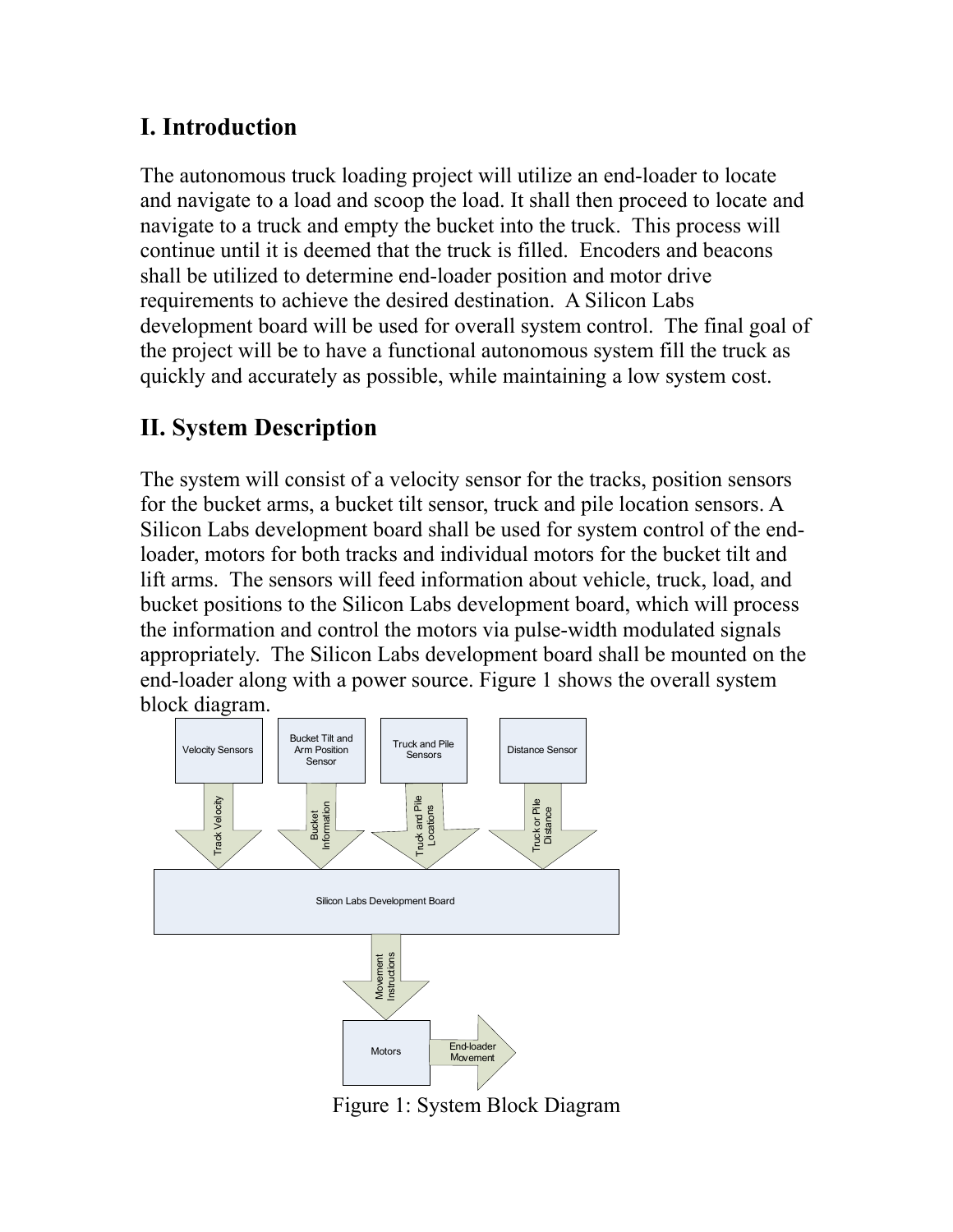### **III. Vehicle Requirements**

Initially, the vehicle sensors must be able to ascertain the bucket and arm positions. The initial positions of the bucket and arm are essential to determine how the bucket and arm should be moved in order to scoop up the load. Other vehicle sensors shall then be able to locate beacons on a pile of material and the truck that will be loaded, conveying the changing directions and distances to the microprocessor throughout operation. The microprocessor, discussed in greater detail momentarily, will interpret this information to navigate towards the material or truck as needed.

Sensors will be a critical part of the project. Currently these are still in the research phase as we are investigating the best type to use for each requirement. Mounted on the front of the vehicle, a position sensor shall determine the distance from an object. This information will be fed into the microprocessor which shall combine this data with the data from the beacons to accurately scoop the load or dump the load into the truck. The encoders shall be used to accurately turn and drive the vehicle, better gauging the vehicle movement throughout the process. Figure 2 below shows the location and purpose of each sensor. The vehicle track motors shall be able to sustain vehicle drive for a full or empty bucket.



Figure 2: Sensor Locations and Purposes

Once the vehicle has arrived at the load, it shall be able to scoop the load into the bucket if the bucket is empty. After navigating to the truck, the vehicle shall be able to raise the arms and dump the full bucket into the truck. The arm motor shall be able to raise and lower the bucket and the bucket motor shall be able to alter the bucket tilt with both a full or empty bucket. The vehicle batteries shall be able to sustain operation until the truck has been fully loaded five times.